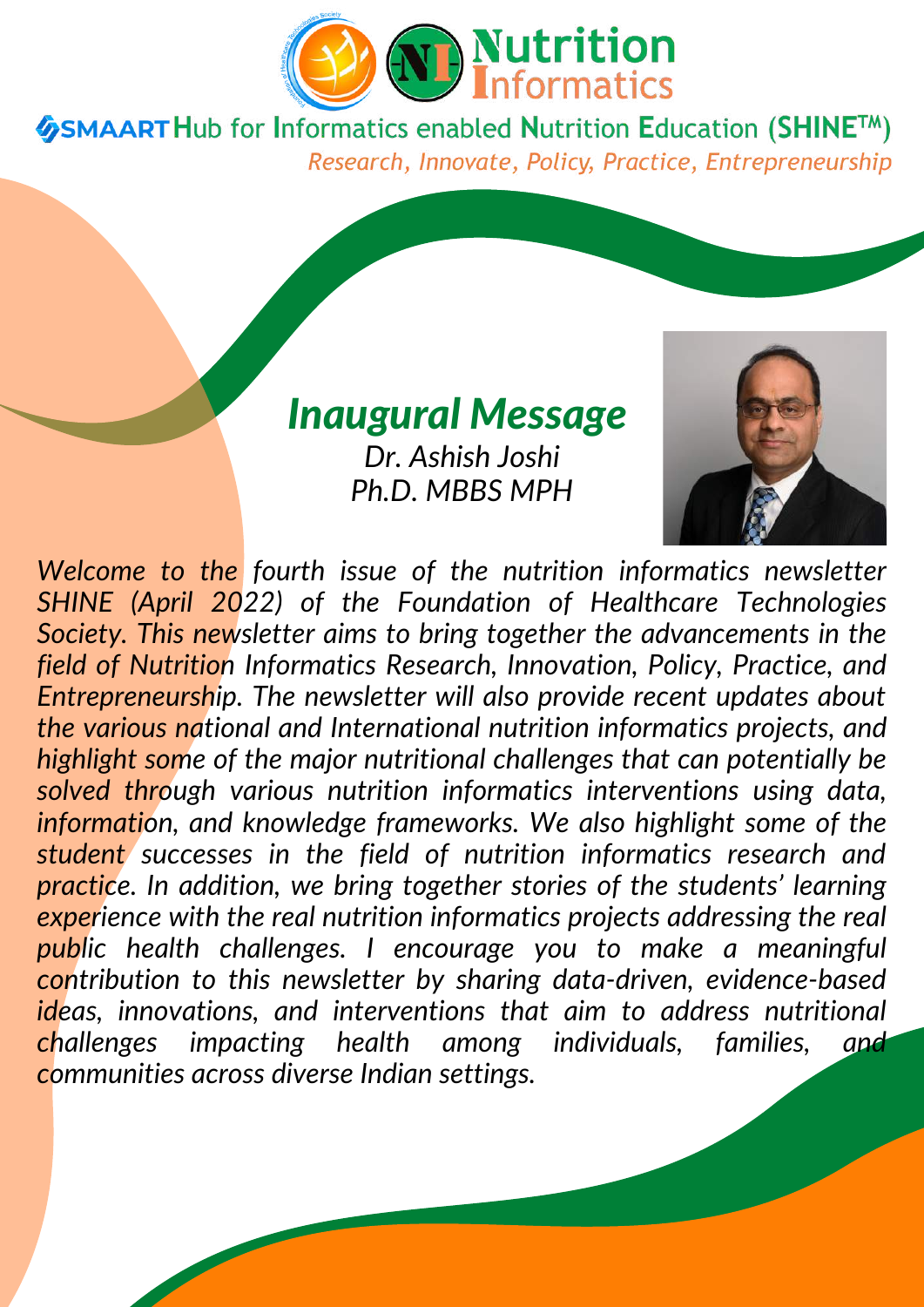



*Landscape analysis of tool evaluating quality of health informatics over internet*

*The COVID-19 pandemic has recently highlighted the critical role of health misinformation on social media and the internet, as well as the need for quality and factual accuracy in health messages in order to manage the existing public health crisis and the resulting infodemic. Therefore, we aim to conduct a scoping review of the quality and readability of online health information of different health conditions.*

*To know more about [Projects](https://nutritioninformatics.info/ni-projects/) - Click Here*

# *Blog - Current Status on the Indicators and Tools to Assess Food Insecurity*

*By - Dr. Ashish Joshi, Harpreet Kaur, Mahima Kaur*

*Introduction Food security is a growing concern worldwide. Barrett (2010) notes that approaches to measurement follow the four major "pillars" of food security—availability, access, utilization, and stability. Why there is a need to measure food insecurity? Measures of food insecurity are important for early warning, assessment of the current and prospective status of at-risk populations, and for monitoring and evaluating specific programs and policies strategies.*

*To read [more](https://nutritioninformatics.info/current-status-on-the-indicators-and-tools-to-assess-food-insecurity/) - Click her[e](https://nutritioninformatics.info/current-status-on-the-indicators-and-tools-to-assess-food-insecurity/)*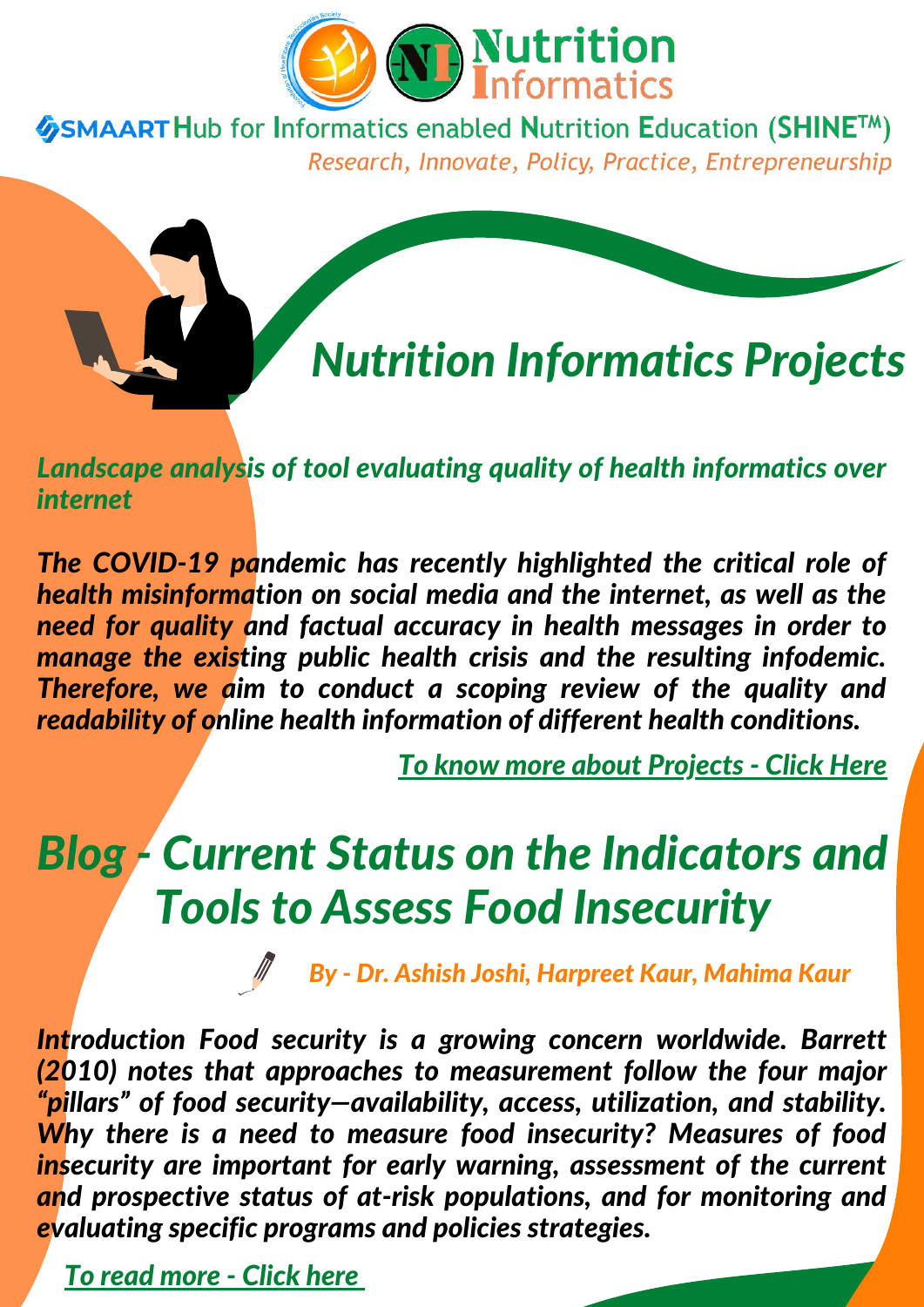

## *SHINE Member*

*Foundation of Healthcare Technologies Society (FHTS) is glad to announce the launch of SHINE (SMAART Hub for Informatics enabled Nutrition Education) Membership. It aims to build a community of learners and practitioners who are keen to understand the intersection of information and technology and Nutrition and facilitate the technology enabled behaviour change interventions into Nutrition research and practice. Membership will provide individuals to share ideas, access to workshops, contribute towards meaningful exchange of ideas and expand the role of nutrition informatics towards improving health and well-being of individuals, families and the communities they live in.*



#### *Anita Verma*

*Anita became a student member of SHINE on April 13, 2022. She is working as a Ph.D. Scholar at AIIMS Rishikesh since 2019. She is a Gold Medalist - M.Sc. Yoga Science. She has also co-authored several research papers and chapters in books.*

## *Become a Member*



*Interested in Nutrition Informat[ic](https://nutritioninformatics.info/membership/)s ? Click here to become a [Member.](https://nutritioninformatics.info/membership/)*